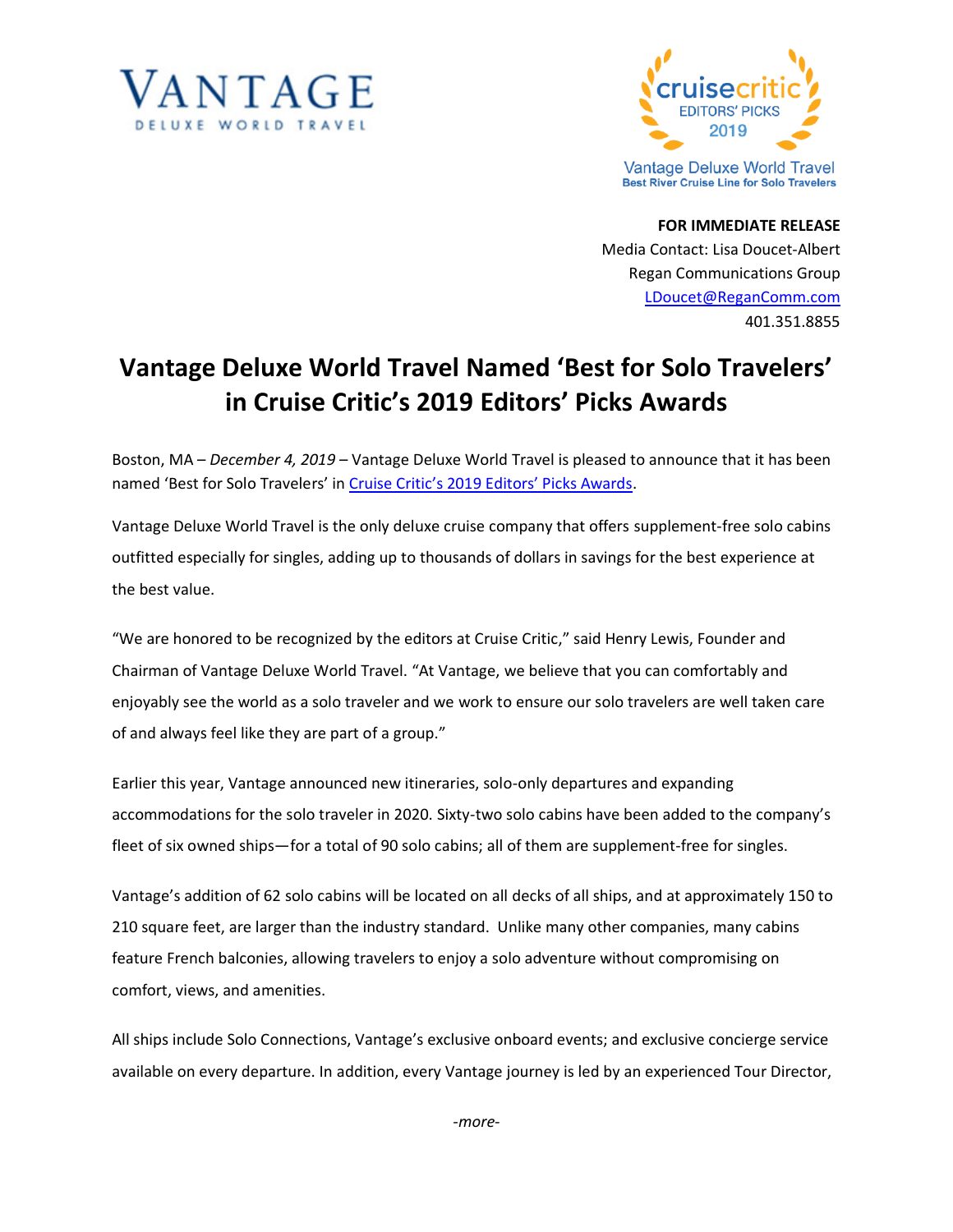Cruise Director, or Adventure Leader who ensures the journey goes smoothly for everyone and keeps a special eye out for solo travelers.

In addition, Vantage was recently named the winner of three *[Solo Traveler](https://solotravelerworld.com/winners-solo-travel-awards/)* awards including 'The Solo Traveler's Choice Award,' 'Best Tours for Solo Travelers,' and the shared-honor of 'Best River Cruise for Solo Travelers' with Riviera River Cruises. Vantage was recognized for its ability to cater to solo travelers, including cabin availability and special services targeted for solo travelers, before or during trips.

Cruise Critic boasts the largest online cruise community with more than 650,000 cruise reviews, covering approximately 700 cruise ships across the globe. For the full list of winners, visit th[e 12th Annual Editors'](https://www.cruisecritic.com/editors-picks/)  [Picks Awards.](https://www.cruisecritic.com/editors-picks/)

## **About Vantage Deluxe World Travel**

Vantage Deluxe World Travel, is an award-winning, world-renowned deluxe river cruising tour operator named by *Travel + Leisure* as 'One of the Best River Cruise Lines in the World' in 2018 and 2019, recognized by *Conde Nast Traveler's* 2018 Readers' Choice Award for the sixth consecutive year as one of the top river cruise lines in the world, voted by *Solo Traveler* with the Solo Travelers Choice Award, the Best Solo Cruise for River Travelers, and Best Tours for Solo Travelers, and named Best for Solo Travelers by *Cruise Critic*. The Vantage family of brands also includes Vantage Cruise Line and Vantage Adventures. The company owns and operates its own fleet of luxurious river cruise ships that sail the Rhine, Danube, Main, Moselle, and Seine rivers; and also charters ships in Portugal, the Mediterranean, Russia, Asia, North America, Central America, and South America.

To see more from our vantage point, check us out on Facebook, Instagram, Twitter, and YouTube. **To start creating your journey, call 1-888-514-1845 or visit [vantagesolo.com](http://vantagesolo.com/)**

## **About Cruise Critic**

Cruise Critic® is an online cruise guide, offering a comprehensive resource for cruise travelers, from firsttime cruisers to avid cruise enthusiasts. The site features more than 650,000 cruise reviews and hosts the world's largest online cruise community where travelers share experiences and opinions with fellow cruisers. Cruise Critic was the first consumer cruise site on the Internet, launched in October 1995 by The Independent Traveler, Inc., a subsidiary of TripAdvisor, Inc.

## **About TripAdvisor**

TripAdvisor (NASDAQ:TRIP), the world's largest travel platform\*, helps nearly 460 million travelers each month\*\* make every trip their best trip. Travelers across the globe use the TripAdvisor site and app to browse more than 830 million reviews and opinions of 8.6 million accommodations, restaurants, experiences, airlines and cruises. Whether planning or on a trip, travelers turn to TripAdvisor to compare low prices on hotels, flights and cruises, book popular tours and attractions, as well as reserve tables at